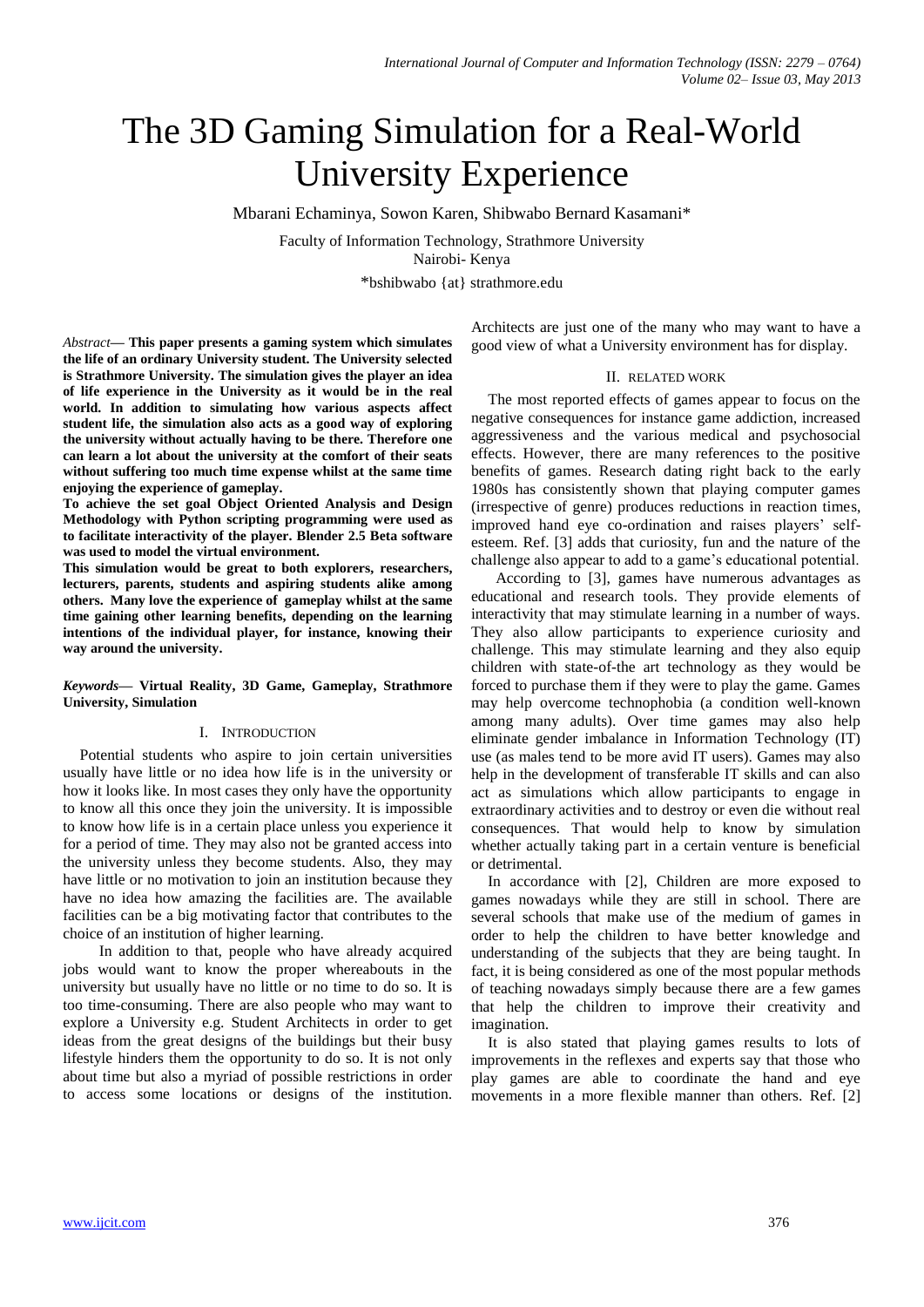concurs, gaming is now considered as a form of physiotherapy and they are being recommended by the medical associations. Those people who are trying to make a comeback after fighting with some major illness or accident can actually experience a lot of improvements in their health if they start by playing computer games.

Video games also assist players to modify their problem solving abilities. Most games have different levels that go on becoming tougher and the player is supposed to take these challenges head on and strive for excellence as they try to complete the game too.

There are different types of games of many variations that come into play for example Puzzles, mazes, fantasy/adventure and simulation games [3]. Some games require physical skill and strategy, while others are games of chance. Some are board or adventure game, while others involve simulation involving real events or fantasy. However, no evidence supports a greater therapeutic or educational effect in either situation.

# III. THE 3D GAMING SIMULATION

# *A. The Way Forward*

Gaming can be applied to simulate a learning institution. This way, people would recall more about the physical institution for instance through something which is enjoyable. It would also be of great aid to new first year students for orientation purposes. Any student who missed the orientation or any who would like to know more about the Institution would easily explore it from the comfort of their seats whilst at the same time enjoy the experience of game play.

The proposed game has been developed using python and the Blender game engine. An extraordinary example of the practical usefulness of Python and the Blender Game Engine (BGE) can be seen in the collaborative fish population visualization project carried out by the University of British Columbia (UBC) Fisheries Centre and students in the UBC Masters of Digital Media program. The ambitious project focused on taking large amounts of complex statistical data describing projected populations of marine life and the results of fishing policies on the populations. Although the collected data was compelling, the researchers of the Fisheries Centre needed a way to make it accessible to non-biologists and nonstatisticians.

 The result of the collaboration is a dynamic 3D underwater environment with animated marine life in densities reflecting actual projections of the data. The user can select marine species and set parameters for fishing policy in real time, and the projected effect on the fish population will become immediately visible. The team at UBC hopes that this unique collaboration of game technology and intuitive data visualization can help to influence how fishing policy is made in the future.

Ref. [1] states, "Here's a use for Blender that you haven't seen before: the Great Northern Way Campus in Vancouver,

BC, Canada, has been quietly working with Blender and the Blender Game Engine to produce scientific data visualizations on the effect of fishing policy on fish populations. In addition, they're looking for summer interns who can work with Blender".

The proposed game begins with an attractive presentation of a University in 3D. A player can navigate to various location of the University. As the player navigates around, there are a set of variables that are known to influence the academic success of a typical student. Some of the variables are drugs and crime which are expected to lower the mean of the student in a semester. A combination of these factors then later sum up to present the player with a score after the game session is over. In order to deal with monotony, various levels of the game are provided with varying degree of complexity.

# *B. Game Analysis and Design*

This section further elaborates the analysis and design methods. The proposed system intends to use OOADM due to its data orientation. Object Oriented Analysis and Design (OOAD) is used through its various Unified Modelling Language (UML) diagrams. The goal of object-oriented design (OOD) is to design the classes identified during the analysis phase, the user interface and data access and illustrate the relationships and the responsibilities that these different classes have. A class diagram can be used to bring out the graphical output of the relationships between these classes. Fig. 1 presents the main use case diagram.



Fig. 1: Main Use Case Diagram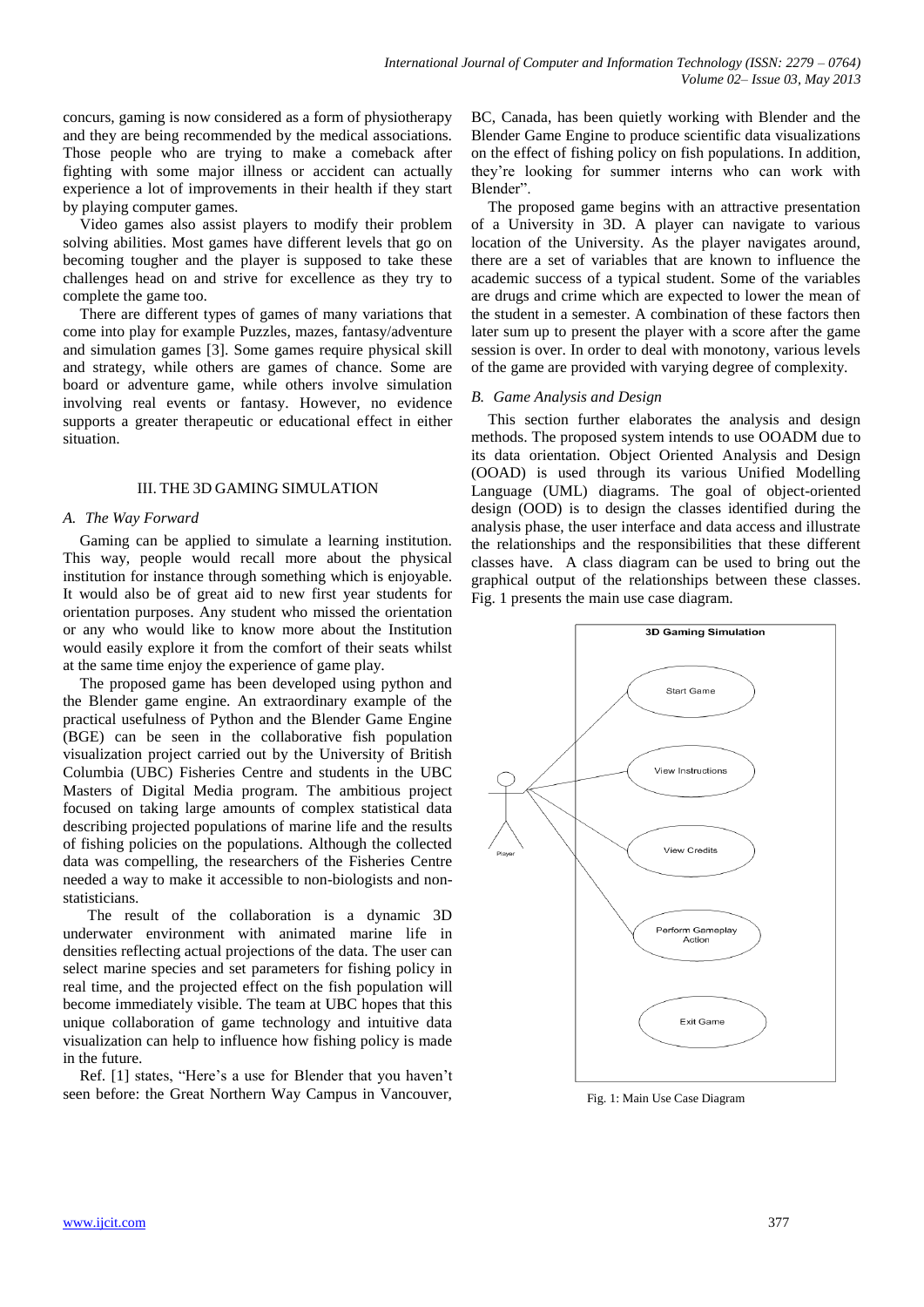Fig. 2 presents the class diagram for the 3D gaming application.



Fig. 2: Class Diagram

Fig. 3 presents the sequence diagram for the 3D gaming application.



Fig.4 shows the interaction between scenes. For clarity of the database, it can be taken as the scene representing the whole database, a cube (the grey box with a dotted outline) being added to the scene and cube data (the box with a triangular shape within) assigned to the cube. A material (different colours e.g. red, blue) is assigned to the cube and a texture e.g. (stripes, chequered boxes, reflection properties, different modifications to the cubes appearance among other factors) is assigned to the material. The lines within the diagram create the relationships between the data within the database. Note that all models within the database assume the same diagrammatic form of representation.



**Fig. 4: Scene Interaction**

# *C. Game Playing*

The game consists of certain things that a player must do. Once the player starts playing the player is assigned a character, which is a wolf in this case. Fig. 5 shows the home screen. The player is then assigned a starting mark of 40 which represents the pass mark for selected units in Strathmore, and the maximum number of points that can be attained is 100. If at any point of the game, the student's marks drop below 40, then he or she fails and is supposed to "retake" the level. This symbolizes what happens when a student fails to attain a minimum of 40% in any unit exam. He/she is usually required to retake that exam.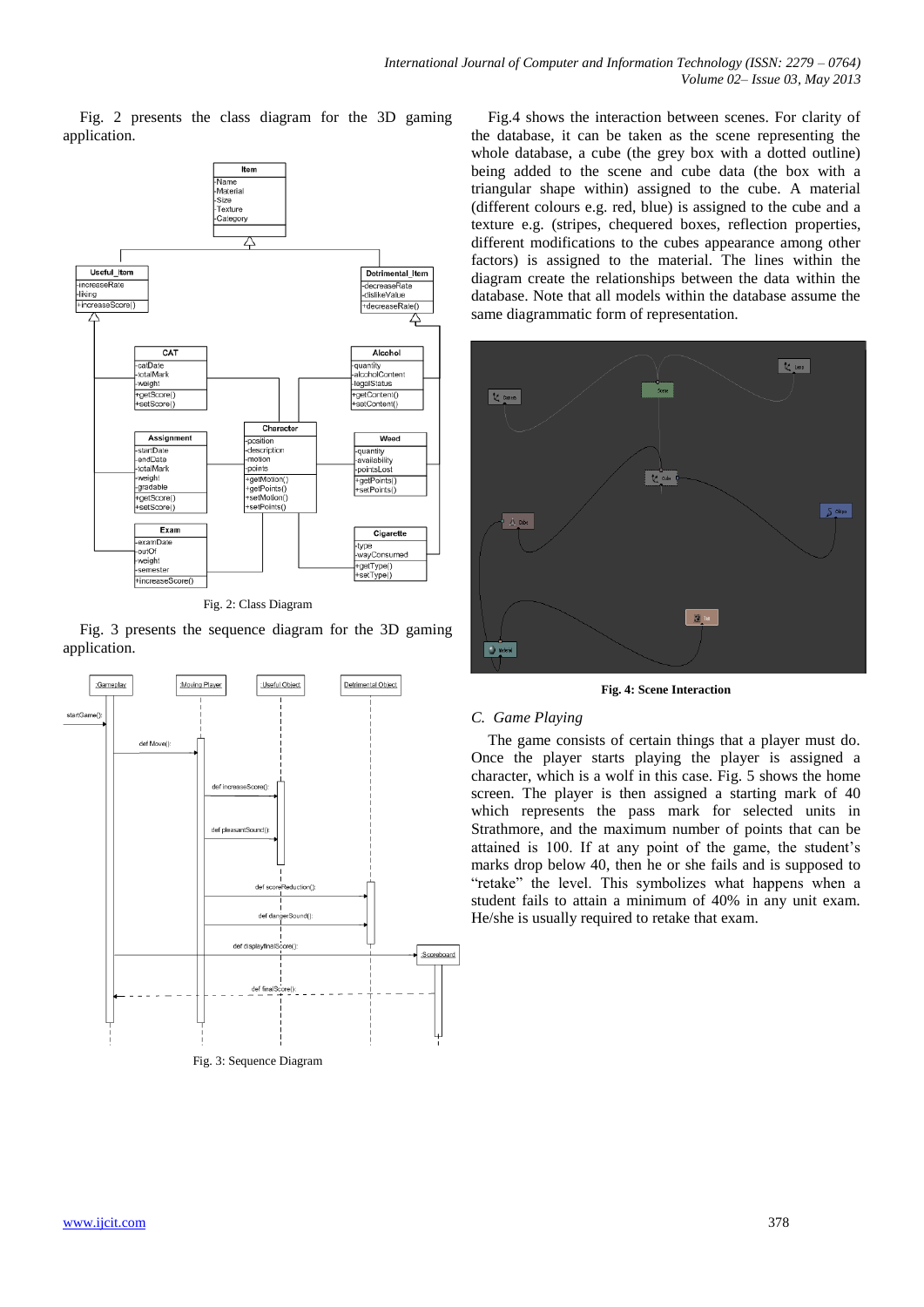

#### Fig. 5: The Opening Screen

So how does one attain points in the game? There are certain hidden documents in the game that symbolize the assignments, Continuous Assessment Tests (CATs) and exams that usually enable a student to score marks. Once the player finds any document in the game, he/she is assigned marks. Assignments are the easiest to find and usually carry the least marks. In this case, it is about 2 points. CATs are even harder to find in the game and they contribute to 5 points. The hardest to find are exams and they contribute to 10 points. The search for these documents shows that for a student to attain marks, they don't come easy. They have to be earned. Additionally, it also symbolizes, that assignments and CATs are more easily done than exams as exams are the hardest to find in the game, while assignment and CATs are more easily accessible. Fig. 6 and Fig. 7 present the game play progress models that are subsequent to the first scene. Fig. 8 shows a Game-play scene with the wolf running across a corridor.



Fig. 6: A Game-play progress model scene representing a university section of focus.



Fig. 7: A Game-play progress model scene representing a university main entrance.



Fig. 8: A Game-play scene with the wolf running at the stairs that leads to the FIT section

The direction of the game is also controlled by the differences in the points that a person attains from assignments, cats and exams. The weighting or degree of influence shows that assignments in the school actually contribute fewer marks than CATS, while exams actually contribute the most.

There are also obstacles within the game that can cause the player to drop in points. Such are objects such as alcohol, cigarettes and weed which when accidentally picked, cause a drop in points. A drug like cocaine for instance can lead to a drop in 10 points. This symbolizes how a certain things are detrimental student life and how they can lead to a drop in grades. It might also not be easy to avoid them as they may be placed near assignments, exams or CATS and picked up accidentally. That difficulty to avoid them is a symbolism of the difficulty to avoid temptation to detrimental substances by some students and it also adds some challenge to the game.

Once the player feels that they have attained certain marks within the game and cannot survive any longer to maintain this due to the various variables that are bound to reduce the cumulative score such as weed and alcohol, they are supposed to flee to a certain exit point in the game and given merit based on the points they were able to score and maintain.